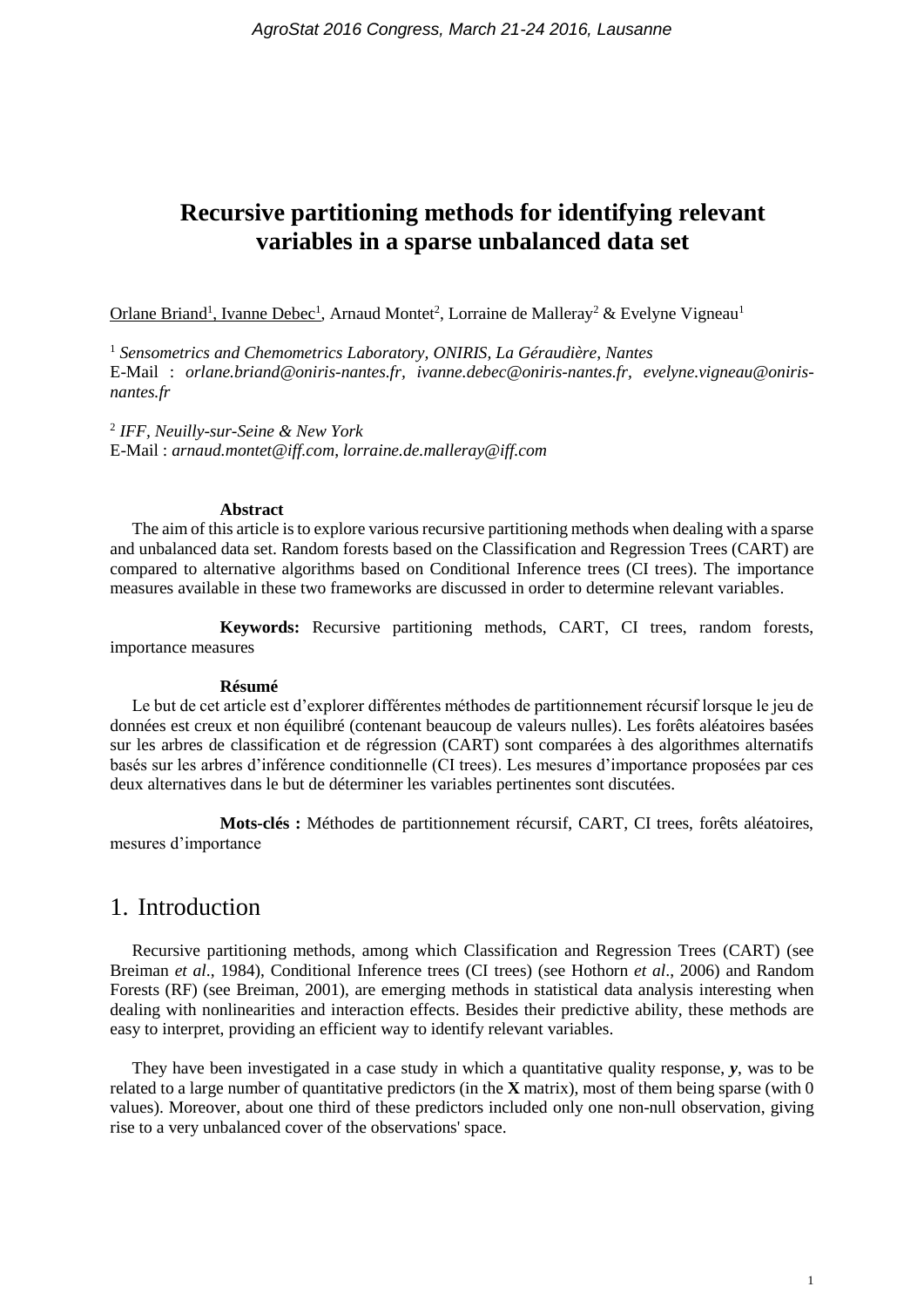The aim of this study was to explore several approaches based on recursive binary trees, combined with random forests, and more specifically CART and CI trees. A comparison of the subsets of variables highlighted, depending on the criteria used for assessing the variables' importance, was also investigated.

## 2. Methods

### **2.1. CART and Random Forests**

The CART algorithm proposed by Breiman (1984) is a recursive binary splitting algorithm in which, at each node, the set of the observations reaching this node is partitioned into two subsets in order to maximize a measure related to the variation of the node impurity. An exhaustive search is performed among all the variables and all the possible values for splitting.

For regression models, the impurity measure *i(t)*, at the node *t*, is given by the variance of the response *y*. The objective is to determine the threshold *s*, for a predictor  $X_i$ , for which the partition of the  $N_t$ observations reaching the node *t* into child nodes  $t_L$  and  $t_R$  maximizes

$$
\Delta i(t) = i(t) - p_L i(t_L) - p_R i(t_R)
$$

where  $p_L = N_t R / N_t$  and  $p_R = N_t R / N_t$ .

Let us remark that a tree is intrinsically grown to fit a specific learning sample. So, small changes in the learning set can have an impact on the structure of the tree. As a solution, random forests have been proposed in order to average over an ensemble of trees. Random forests as introduced by Breiman (2001) is random in two ways: *(i)* each tree is based on a bootstrap sample of the initial observations set, *(ii)* only a random subset of the predictor variables is considered as candidates at each node in a tree.

However, random forests based on the CART algorithm have been shown to be biased for variables selection. In particular, CART favors splits in continuous variables and variables with numerous categories (e.g. Strobl *et al.*, 2007). In the null hypothesis (independence between **y** and **X**), variables with more possible cut-off points are more likely to produce the best ∆i(t). In our case study, this is to be considered because, even if the variables *X* are all quantitative, the more they are sparse, the less there are choices in the cut-off points. In the most extreme case, when only one observation has a nonnull value, there is only one possibility to split the variable.

### **2.2. CI trees and Random Forests**

In order to overcome the bias selection problem, several unbiased tree algorithms have been suggested, among which the Conditional Inference trees algorithm proposed by Hothorn *et al.* (2006). Basically, at each node, the association of each predictor to the response is assessed by a permutation test framework. In a first step, each predictor is tested and if none of them reached the predefined significance level, the actual node is not further split. Otherwise, the predictor showing the strongest relationship to the response (lowest *p-value*) is chosen. In a second step, the selected predictor is used in order to split the set of observations into two subsets. Due to the fact that, at each node, variable selection and splitting procedure are separated, Hothorn *et al.* (2006) claim that the obtained tree structures do not suffer from a systematic tendency towards covariates with many possible splits or many missing values.

Likewise CART, CI trees can be involved in random forests following the same rationale as Breiman's original approach.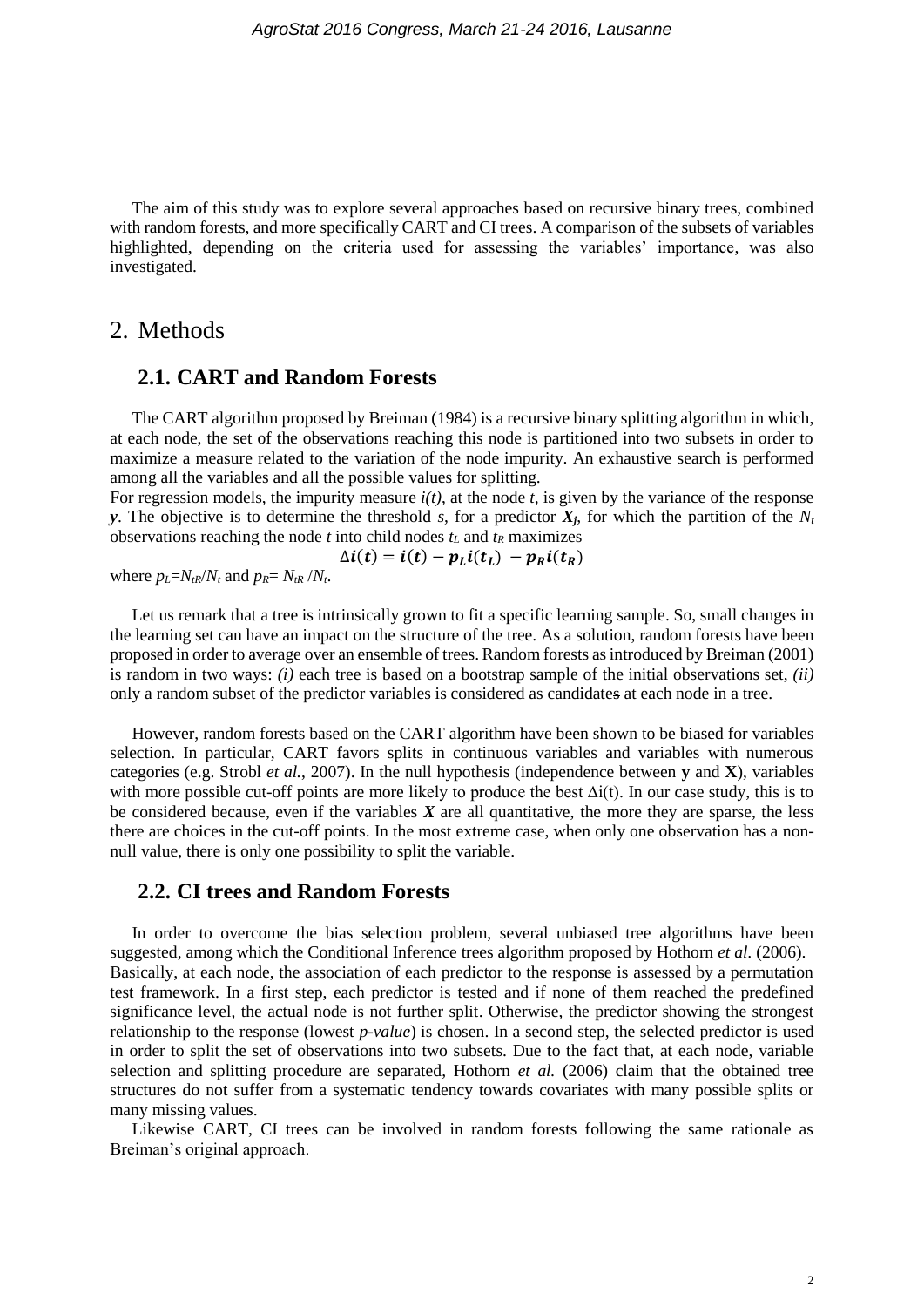#### **2.3. Variable importance measures**

In random forests, based on either CART algorithm or CI trees, different criteria are proposed to assess the importance of the variables and afterwards their ranking.

In random forest implementations based on CART (using the "RandomForest" R package), two different criteria are used: the mean decrease in accuracy (denoted "MDA-CART" in the following) and the mean decrease in node impurity (denoted "MDI-CART"):

- "MDA-CART" is used to measure the impact of each variable on the accuracy of the model. It is determined by permuting the values of each variable and measuring how much the permutation decreases the accuracy of the model, as suggested by Breiman (2001). In this way, the permutation has little to no effect on model accuracy if variables are not important, while permuting important variables significantly decreases it.
- "MDI-CART" is a measure of how each variable contributes to the homogeneity of the nodes in the resulting random forest. It corresponds to the average, over all trees in the forest, of the (weighted) mean of the improvement in the splitting criterion,  $\Delta i$ , due to a given variable.

In the conditional inference framework ("party" R package), only the MDA criterion could be evaluated. However, Hapfelmeier *et al.* (2014) proposed a modification of the usual permutation methodology (Breiman, 2001) especially applicable for data with missing values. Two slightly similar criteria are then available (denoted "MDA-CI-perm" and "MDA-CI-rdalloc" in the following):

- "MDA-CI-perm" criterion evaluated following the permutation principle of the MDA importance in 'RandomForest' but based on CI trees, instead of CART trees.
- "MDA-CI-rdalloc" criterion based on the random re-allocation of each observation to the child nodes in the node that uses the variable considered for splitting.

# 3. Results

Results show that the criteria of variable importance allow variable selection and ranking. Figures 1 to 4 illustrate, for each type of measure, the ranking of the first forty variables according to their importance. The standard deviation over all trees of a forest has been computed for each variable. The variability of the criterion values is represented by an error bar  $(\pm 2 \text{ sd})$  in the figures. Regarding the MDA criteria, when the lower bound of the error bar is below zero, the significance of the observed value is doubtful. Figures 1-4 are used as a basis for selecting a subset of variables.

The summary in Table 1 of the selected variables, according to the criterion considered, points out that the lists are almost the same. For instance, in any case, variables 302 and 181 are the first two ones. Then, variables 493, 290, 63, 68, 170 are selected with each type of measure importance with a high average ranking.

As previously mentioned, one third of the variables contains only one non-null value in the data set. It can be shown that MDA-CART and MDA-CI-perm criteria will always be equal to zero for these variables. The use of "MDA-CI-rdalloc" criterion allows such variables to have a significant measure of importance which can be interesting depending on the case study and type of variables. Variables 46\* and 4\*, listed in Table 1 for the MDA-CI-rdalloc criterion, are two of this type of variables.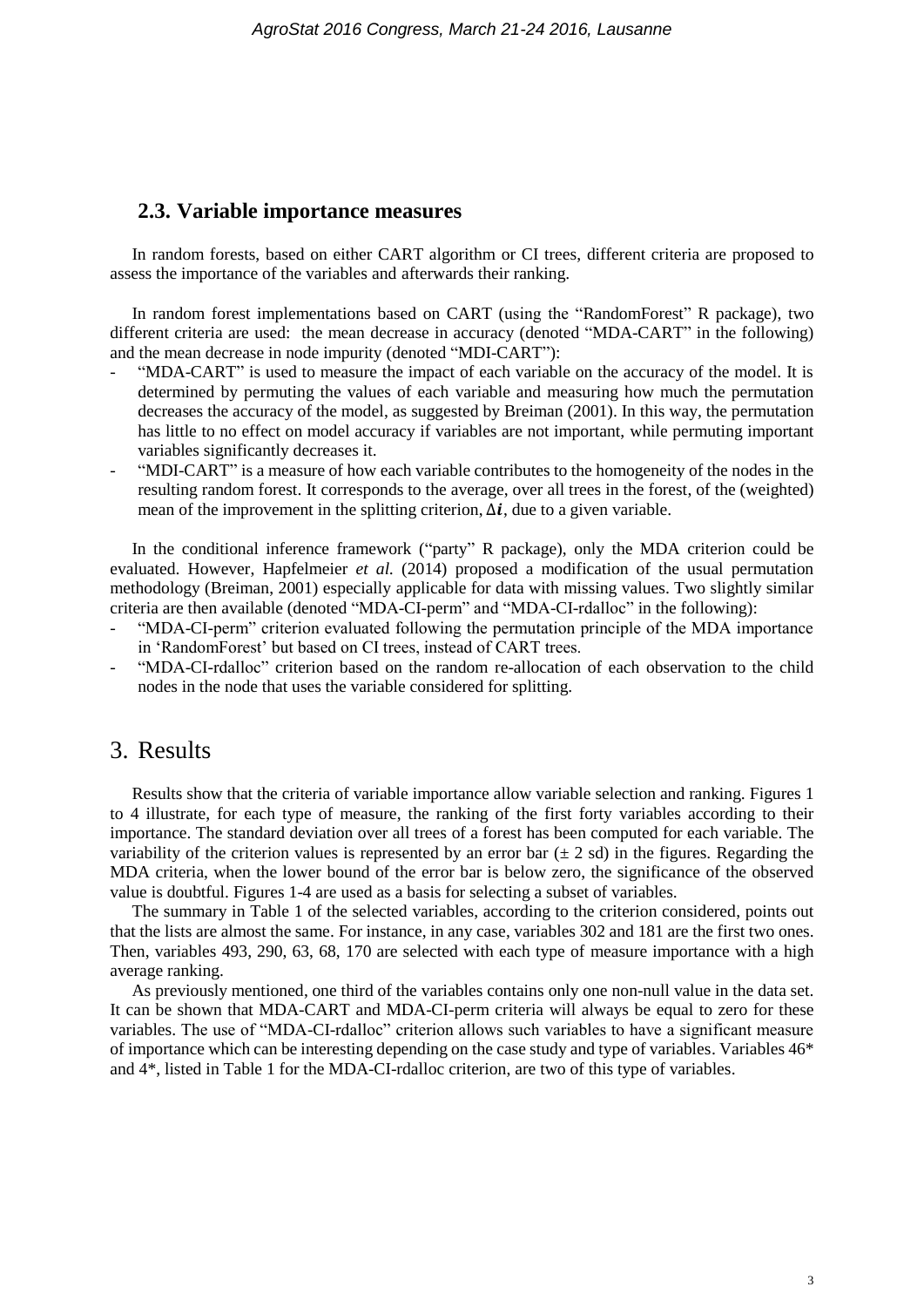

| <b>MDI</b> | <b>MDA-CART</b> | MDA-CI-perm | <b>MDA-CI-rdalloc</b> |
|------------|-----------------|-------------|-----------------------|
| 302        | 302             | 181         | 181                   |
| 181        | 181             | 302         | 302                   |
| 290        | 290             | 493         | 493                   |
| 63         | 63              | 170         | 253                   |
| 68         | 493             | 290         | 170                   |
| 170        | 170             | 63          | 290                   |
| 140        | 68              | 253         | 149                   |
| 493        | 39              | 39          | 63                    |
| 324        | 324             | 68          | 46*                   |
| 39         | 465             | 320         | $4*$                  |
| 320        |                 | 504         | 39                    |
| 253        |                 | 149         | 68                    |
| 465        |                 | 66          | 450                   |
|            |                 |             | 504                   |

Table 1 : Summary table of importance measures and ranking